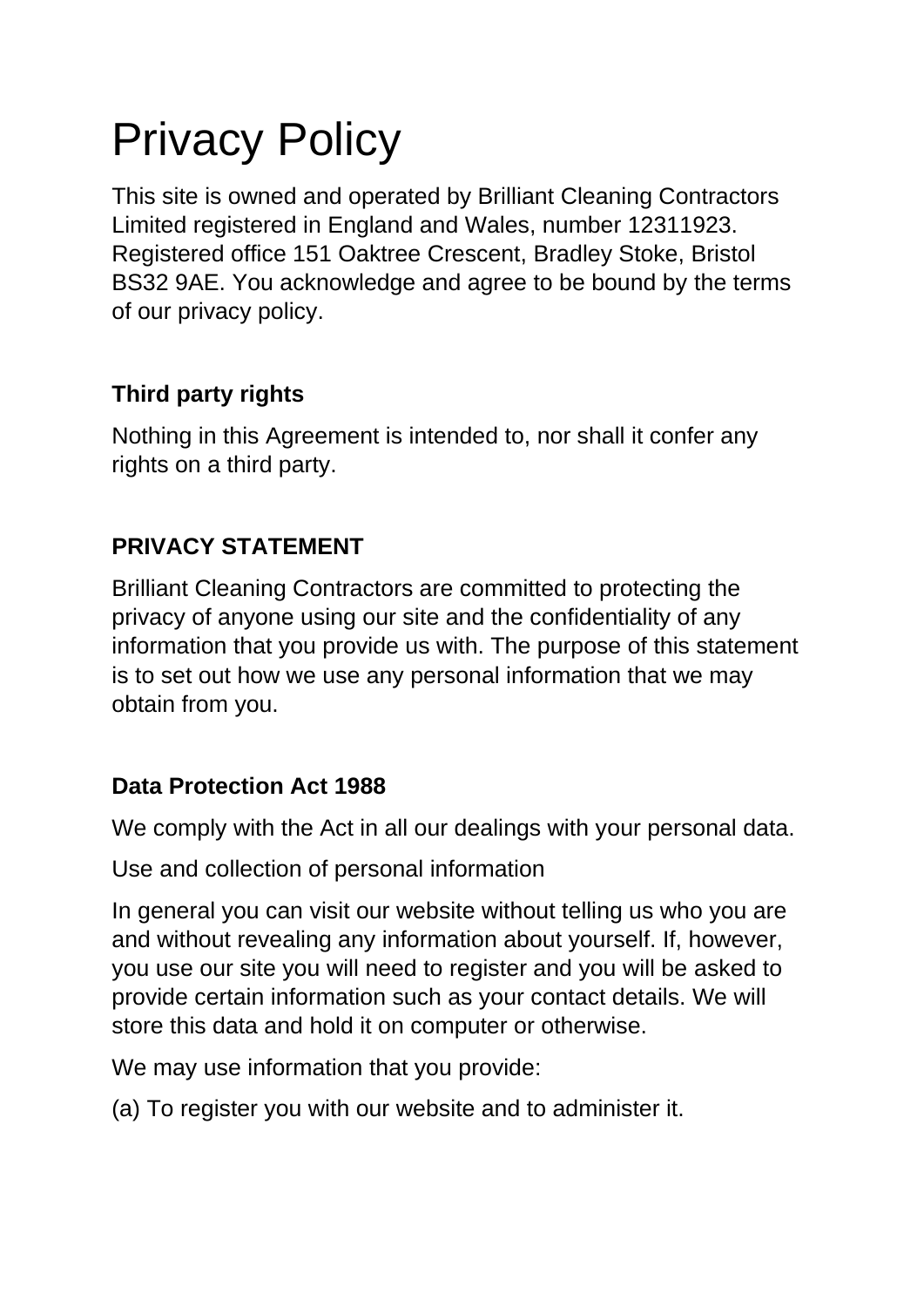(b) For assessment and analysis e.g. marketing, customer and product analysis, to enable us to review, develop and improve our services.

## **Cookies**

There is a technology called "cookies" which may be used by us to provide you with, for example, customised information from our website. A cookie is an element of data that a website can send to your browser which may then store it on your system. If you wish, you can usually adjust your browser so that your computer does not accept cookies. Please remember cookies do not contain confidential information such as your home address, telephone number or credit card details. We do not exchange cookies with any third party websites or external data suppliers.

## **Security**

We endeavour to take all reasonable steps to protect your personal information. However, we cannot guarantee the security of any data that you disclose online and we will not be responsible for any breach of security unless this is due to our negligence or wilful default.

## **General**

You have the right to see personal data (as defined under the Data Protection Act) that we keep about you upon receipt of a written request and payment of a fee of £10.00 Any request should be sent to: Brilliant Cleaning Contractors Ltd, 151 Oaktree Crescent, Bradley Stoke, Bristol BS32 9AE.

## **Damage to your computer**

We try to ensure that this website is free from viruses or defects. However, we cannot guarantee that your use of this website or any